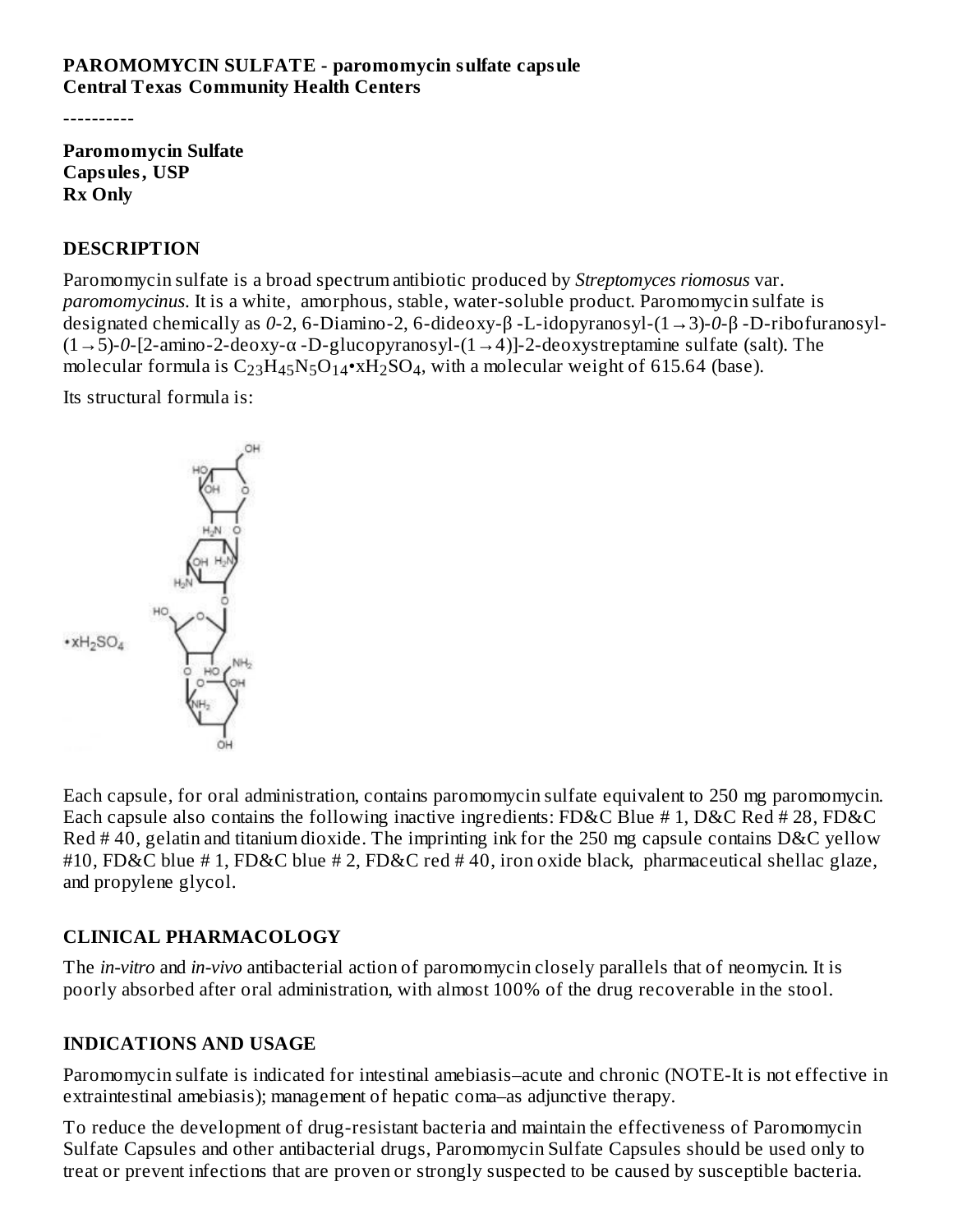When culture and susceptibility information are available, they should be considered in selecting or modifying antibacterial therapy. In the absence of such data, local epidemiology and susceptibility patterns may contribute to the empiric selection of therapy.

# **CONTRAINDICATIONS**

Paromomycin sulfate is contraindicated in individuals with a history of previous hypersensitivity reactions to it. It is also contraindicated in intestinal obstruction.

## **PRECAUTIONS**

Prescribing Paromomycin Sulfate Capsules in the absence of a proven or strongly suspected bacterial infection or a prophylacticindication is unlikely to provide benefit to the patient and increases the risk of the development of drug-resistant bacteria.

The use of this antibiotic, as with other antibiotics, may result in an overgrowth of nonsusceptible organisms, including fungi. Constant observation of the patientis essential. If new infections caused by nonsusceptible organisms appear during therapy, appropriate measures should be taken. The drug should be used with caution in individuals with ulcerative lesions of the bowel to avoid renal toxicity through inadvertent absorption.

### *Information for Patients*

Patients should be counseled that antibacterial drugs including Paromomycin Sulfate Capsules should only be used to treat bacterial infections. They do not treat viral infections (e.g., the common cold). When Paromomycin Sulfate Capsules is prescribed to treat a bacterial infection, patients should be told that although it is common to feel better early in the course of therapy, the medication should be taken exactly as directed. Skipping doses or not completing the full course of therapy may (1) decrease the effectiveness of the immediate treatment and (2) increase the likelihood that bacteria will develop resistance and will not be treatable by Paromomycin Sulfate Capsules or other antibacterial drugs in the future.

#### *Pediatric Use*

See DOSAGE AND ADMINISTRATION section.

# **ADVERSE REACTIONS**

Nausea, abdominal cramps, and diarrhea have been reported inpatients on doses over 3 g daily.

# **DOSAGE AND ADMINISTRATION**

*Intestinal amebiasis:* Adults and Pediatric Patients: Usual dose—25 to 35 mg/kg body weight daily, administered in three doses with meals, for five to ten days.

#### *Management of hepatic coma:*

Adults: Usual dose—4 g daily in divided doses, given at regular intervals for five to six days.

# **HOW SUPPLIED**

Paromomycin Sulfate Capsules, USP each contain paromomycin sulfate equivalent to 250 mg paromomycin, are supplied as follows:

NDC 23155-038-01: Bottles of 100

The capsule is Dark Blue Opaque /White Opaque, imprinted with "HP 38" in black ink on the cap and on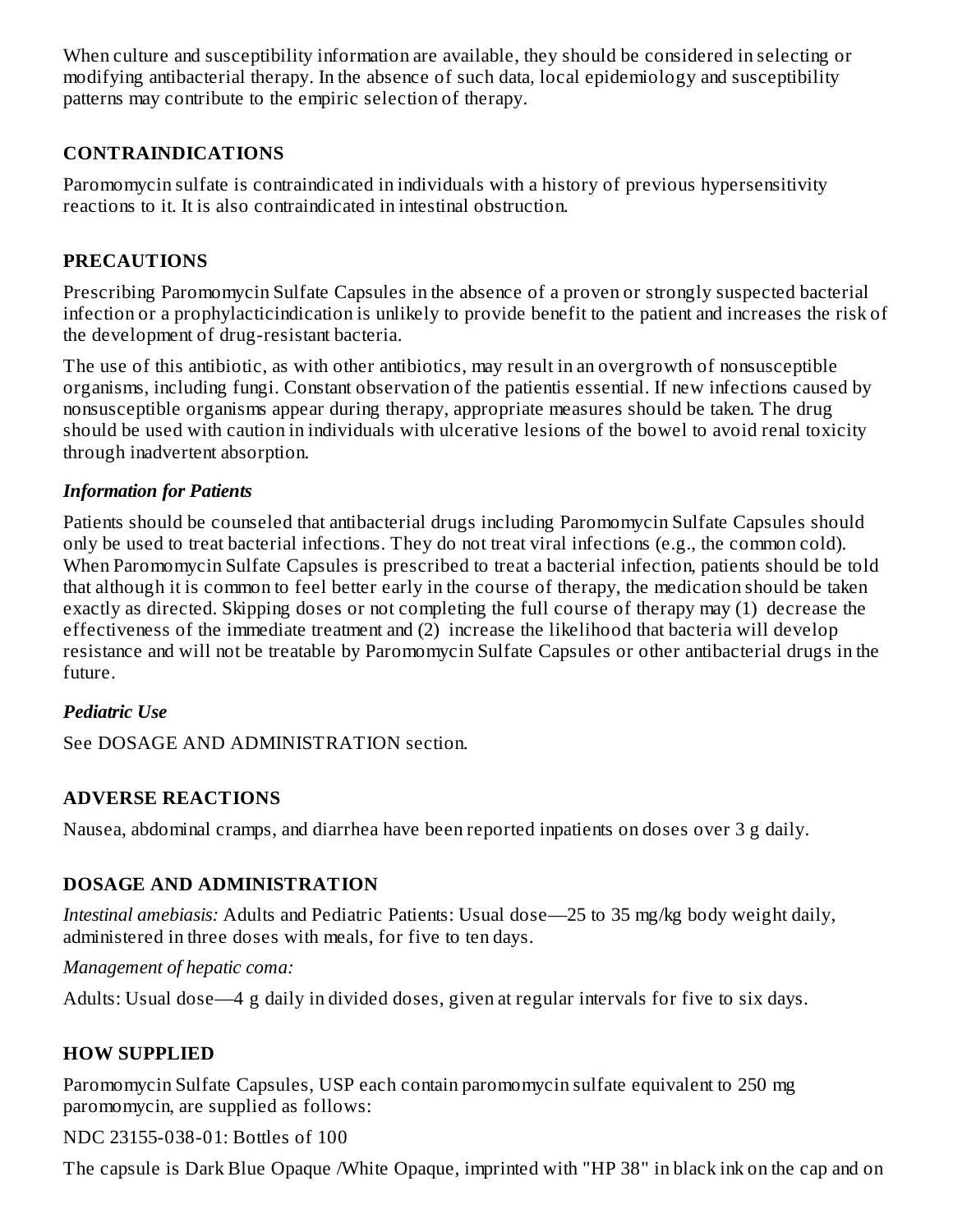the body.

#### **STORAGE**

**Store at 20°-25°C (68°-77°F) [See USP controlled Room Temperature]**

#### **Protect from moisture.**

**Pres erve in tight containers as defined in the USP.**

#### **Call your doctor for medical advice about side effects. You may report side effects to FDA at 1- 800-FDA-1088**

Manufactured for:

#### **Heritage Pharmaceuticals Inc.** Eatontown, NJ 07724 1.866.901.DRUG (3784)

MF # 0241-02 Issued: 10/13

#### **PRINCIPAL DISPLAY PANEL - 250 MG Capsule Bottle Label**

Austin/Travis Co. Health & Human Services Dept.

PAROMOMYCIN 250MG CAPS #1 Date: Name: Dr. TAKE \_\_\_ CAPSULE(S) BY MOUTH \_\_\_ TIME(S) A DAY FOR 7 DAYS. 123456 1/1/01 PAROMOMYCIN 250MG CAPS # 1 NDC-76413-147-01 Batch: 123456 Lot: 123456 Exp: 1/1/01

Heritage

Federal law prohibits the transfer of this drug to any other person than the patient for whom prescribed.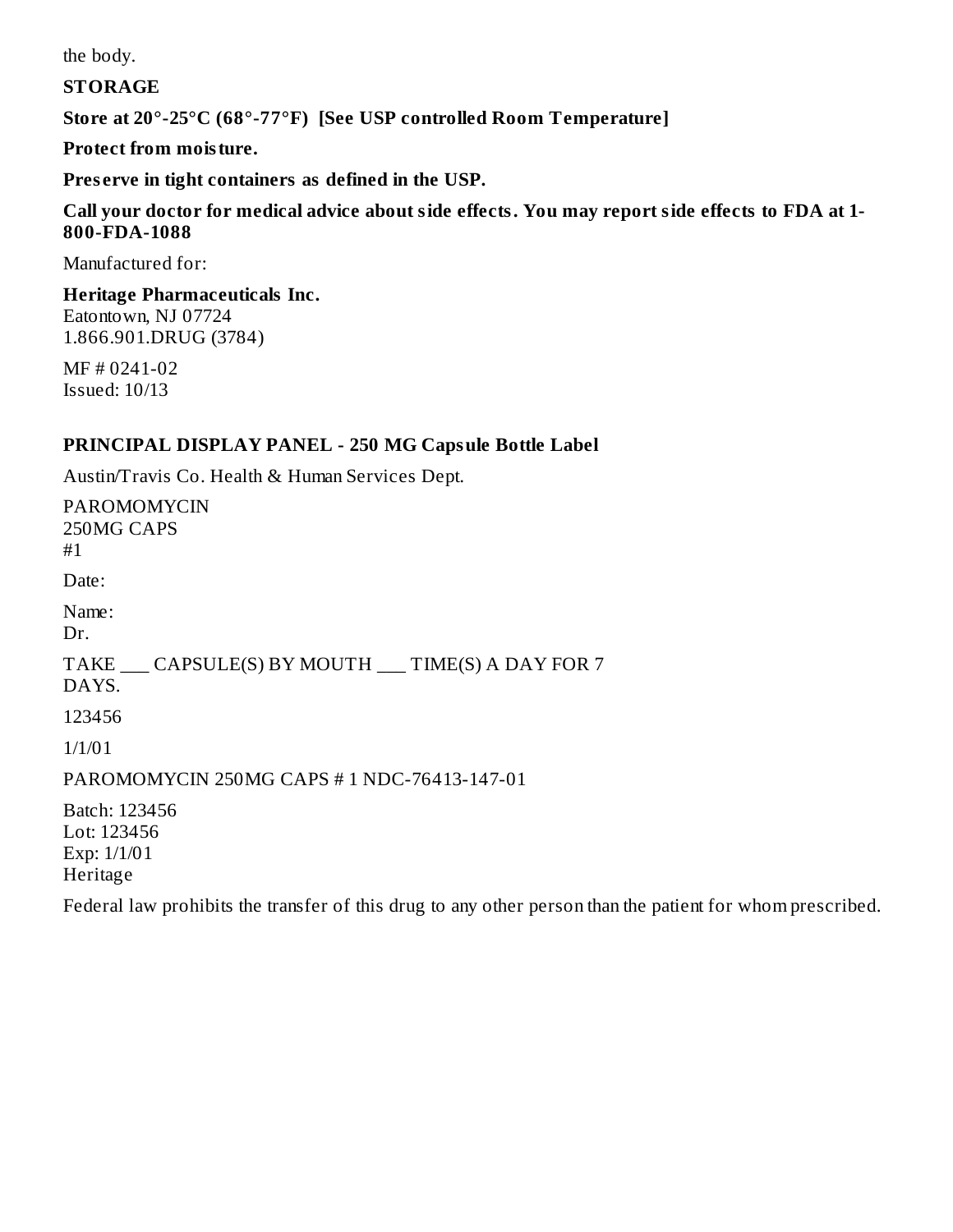# Austin/Travis Co. Health & Human Services Dept.

| <b>PAROMOMYCIN</b><br>250MG CAPS<br>#1                                   | Date:                                                                                                                                                                                                               |                                                 |                          |          |          |  |  |  |
|--------------------------------------------------------------------------|---------------------------------------------------------------------------------------------------------------------------------------------------------------------------------------------------------------------|-------------------------------------------------|--------------------------|----------|----------|--|--|--|
|                                                                          | Name:                                                                                                                                                                                                               |                                                 | Dr.                      |          |          |  |  |  |
| 123456                                                                   | TAKE ___ CAPSULE(S) BY MOUTH __ TIME(S) A DAY FOR 7<br>DAYS.<br>TOME __ CAPSULA(S) POR LA BOCA __ VECE(S) AL DIA POR 7<br>DIAS.                                                                                     |                                                 |                          |          |          |  |  |  |
| 1/1/01                                                                   | PAROMOMYCIN 250MG CAPS # 1 NDC-76413-147-01<br>Batch: 123456<br>Lot: 123456<br>Exp: 1/1/01<br>Heritage<br>Federal law prohibits the transfer of this drug to any other person than the patient for whom prescribed. |                                                 |                          |          |          |  |  |  |
| <b>PAROMOMYCIN SULFATE</b><br>paromomycin sulfate capsule                |                                                                                                                                                                                                                     |                                                 |                          |          |          |  |  |  |
|                                                                          |                                                                                                                                                                                                                     |                                                 |                          |          |          |  |  |  |
| <b>Product Information</b>                                               |                                                                                                                                                                                                                     |                                                 |                          |          |          |  |  |  |
| Product Type                                                             | HUMAN PRESCRIPTION DRUG                                                                                                                                                                                             | Item Code (Source) NDC:76413-147(NDC:23155-038) |                          |          |          |  |  |  |
| <b>Route of Administration</b>                                           | ORAL                                                                                                                                                                                                                |                                                 |                          |          |          |  |  |  |
|                                                                          |                                                                                                                                                                                                                     |                                                 |                          |          |          |  |  |  |
| <b>Active Ingredient/Active Moiety</b>                                   |                                                                                                                                                                                                                     |                                                 |                          |          |          |  |  |  |
|                                                                          | <b>Ingredient Name</b>                                                                                                                                                                                              |                                                 | <b>Basis of Strength</b> |          | Strength |  |  |  |
| PAROMOMYCIN SULFATE (UNII: 845NU6GJPS) (PAROMOMYCIN - UNII:61JJC8N5ZK)   |                                                                                                                                                                                                                     |                                                 | <b>PAROMOMYCIN</b>       |          | $250$ mg |  |  |  |
|                                                                          |                                                                                                                                                                                                                     |                                                 |                          |          |          |  |  |  |
| <b>Inactive Ingredients</b>                                              |                                                                                                                                                                                                                     |                                                 |                          |          |          |  |  |  |
|                                                                          | <b>Ingredient Name</b>                                                                                                                                                                                              |                                                 |                          | Strength |          |  |  |  |
| FD&C BLUE NO. 1 (UNII: H3R47K3TBD)                                       |                                                                                                                                                                                                                     |                                                 |                          |          |          |  |  |  |
| D&C RED NO. 28 (UNII: 767IP0 Y5NH)<br>FD&C RED NO. 40 (UNII: WZB9127XOA) |                                                                                                                                                                                                                     |                                                 |                          |          |          |  |  |  |
| GELATIN, UNSPECIFIED (UNII: 2G86QN327L)                                  |                                                                                                                                                                                                                     |                                                 |                          |          |          |  |  |  |
| TITANIUM DIO XIDE (UNII: 15FIX9V2JP)                                     |                                                                                                                                                                                                                     |                                                 |                          |          |          |  |  |  |
| D&C YELLOW NO. 10 (UNII: 35SW5USQ3G)                                     |                                                                                                                                                                                                                     |                                                 |                          |          |          |  |  |  |
| FD&C BLUE NO. 2 (UNII: L06K8R7DQK)                                       |                                                                                                                                                                                                                     |                                                 |                          |          |          |  |  |  |
| FERROSOFERRIC OXIDE (UNII: XM0 M8 7F357)                                 |                                                                                                                                                                                                                     |                                                 |                          |          |          |  |  |  |
| <b>SHELLAC</b> (UNII: 46 N107B71O)                                       |                                                                                                                                                                                                                     |                                                 |                          |          |          |  |  |  |
| PROPYLENE GLYCOL (UNII: 6DC9Q167V3)                                      |                                                                                                                                                                                                                     |                                                 |                          |          |          |  |  |  |
|                                                                          |                                                                                                                                                                                                                     |                                                 |                          |          |          |  |  |  |